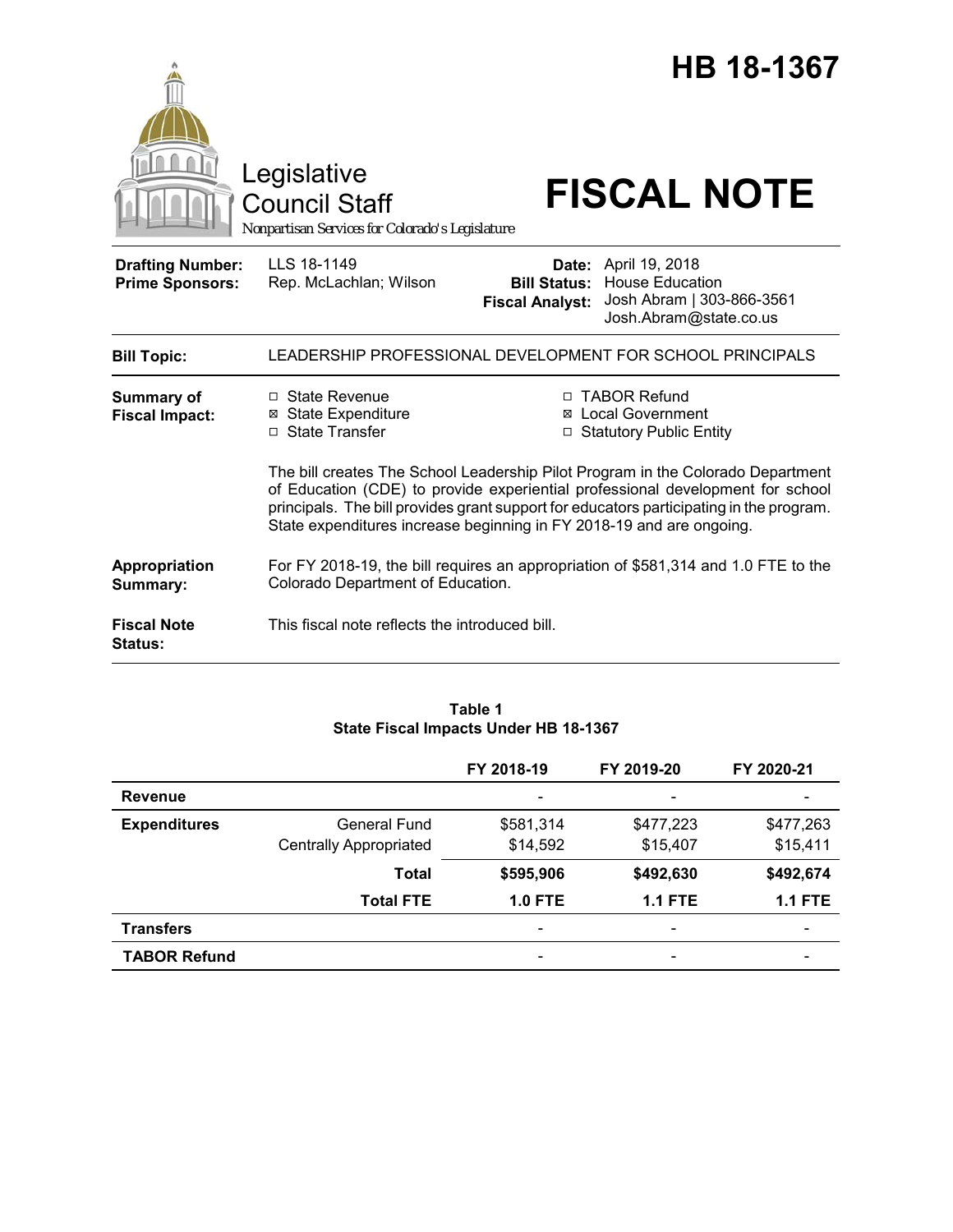April 19, 2018

## **Summary of Legislation**

The bill creates The School Leadership Pilot Program in the Colorado Department of Education (CDE) to provide embedded experiential professional development for school principals, to improve the quality of school leadership. The program must include the identification of a cohort of high-quality school principals and allow other school principals from school districts across the state to observe and interact with this group, and to receive professional development in school leadership.

The CDE is required to design the program during FY 2018-19, and implement the program no later than July 2019. The department may contract with a nonprofit entity to assist in designing and implementing the program. The program must include:

- a method for identifying high-quality school principals to participate in the cohort;
- the learning objectives and goals of the program, including improving and enhancing school climate, and implementing distributive and collaborative leadership among educators within a school;
- the methods for achieving the learning objectives and goals; and
- a method for evaluating the success of the program.

A school principal may apply to the program in accordance with time frames and procedures adopted by rule of the State Board of Education (SBE). The CDE or the nonprofit entity may recommend to the SBE school principals to receive professional development for FY 2019-20 and FY 2020-21. The SBE is required to award a grant to the local education provider (LEP) that employs each school principal selected to participate in the pilot program, either as a member of the highly-qualified cohort, or as a participant receiving professional development. The SBE must determine the amount of each grant based on the costs that the LEP is expected to incur as a result of allowing the school principal to participate.

No later than March 15, 2019, the CDE is required to make an interim report to the General Assembly concerning the design of the program and plans for implementing the program during FY 2019-20 and FY 2020-21. No later than January 15, 2021, the CDE must report to the General Assembly detailing the program's implementation and evaluation, including a recommendation concerning continuation of the program.

The bill creates The School Leadership Pilot Program Fund to consist of money that the General Assembly either appropriates or transfers to the fund. Money in the fund is continuously appropriated to the CDE. The pilot program is repealed July 1, 2021, and any unspent money returns to the General Fund.

## **State Expenditures**

This bill increases state expenditures by \$595,906 and 1.0 FTE in FY 2018-19, and by about \$492,600 and 1.1 FTE in both FY 2019-20 and FY 2020-21. New expenditures are displayed in Table 2 and described below. Costs for FY 2018-19 are prorated for the General Fund pay date shift.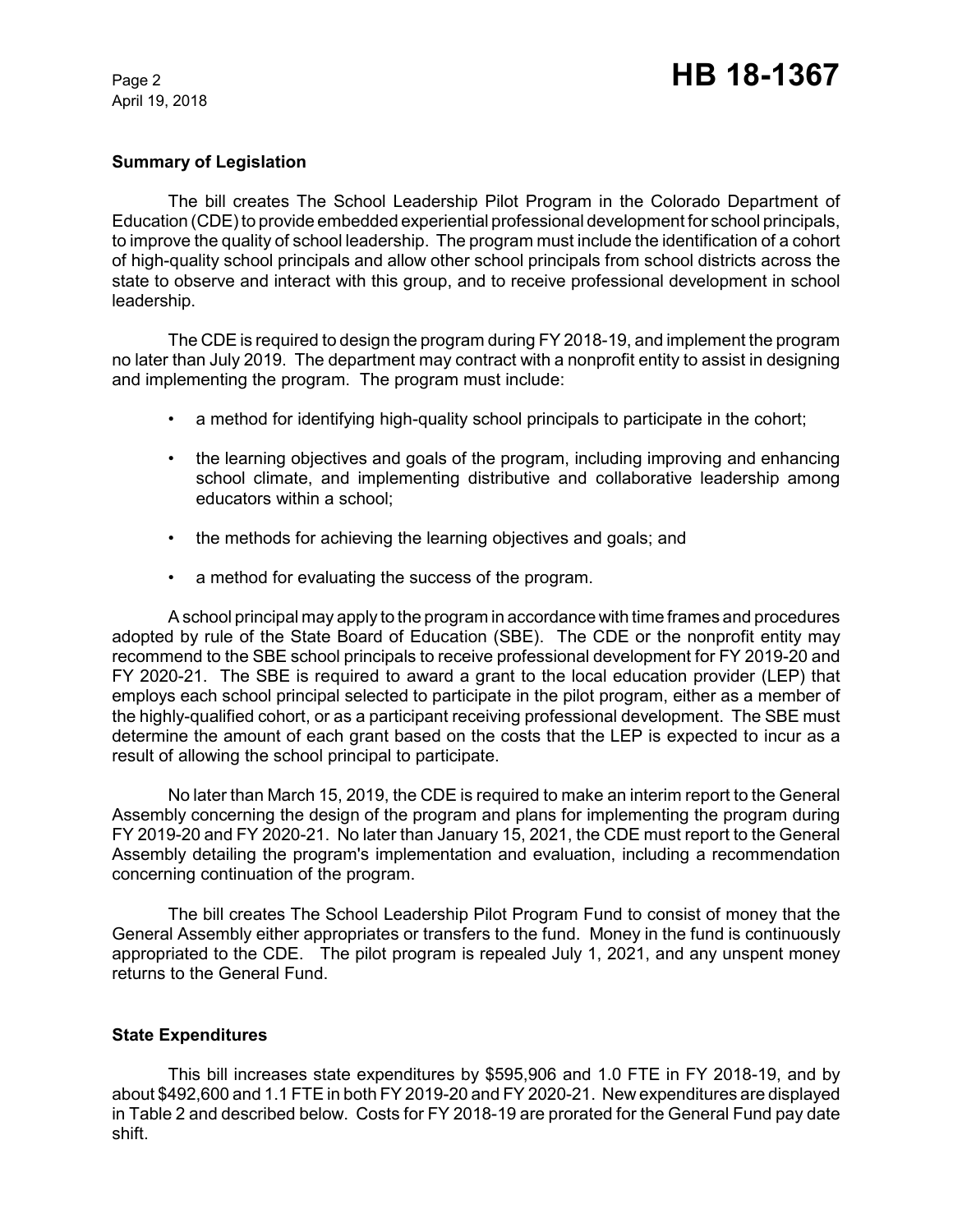# Page 3 **HB 18-1367**

#### **Table 2 Expenditures Under HB 18-1367**

|                                                    | FY 2018-19     | FY 2019-20     | FY 2020-21 |
|----------------------------------------------------|----------------|----------------|------------|
| <b>Colorado Department of Education</b>            |                |                |            |
| <b>Personal Services</b>                           | \$75,661       | \$76,178       | \$76,218   |
| <b>Operating Expenses and Capital Outlay Costs</b> | \$5,653        | \$1,045        | \$1,045    |
| Convening and Consulting Support                   | \$150,000      | \$150,000      | \$150,000  |
| Program Evaluation                                 | \$100,000      |                |            |
| Professional Development Support Grants            | \$250,000      | \$250,000      | \$250,000  |
| Centrally Appropriated Costs*                      | \$14,592       | \$15,407       | \$15,411   |
| FTE - Personal Services                            | $1.0$ FTE      | $1.1$ FTE      | $1.1$ FTE  |
| <b>Total Cost</b>                                  | \$595,906      | \$492,630      | \$492,674  |
| Total FTE                                          | <b>1.0 FTE</b> | <b>1.1 FTE</b> | 1.1 FTE    |

 *\* Centrally appropriated costs are not included in the bill's appropriation.*

**Personal services.** The CDE will employ 1.0 FTE Senior Consultant to design, implement, and manage the leadership pilot program, develop a method for identifying high quality school principals, determine learning objectives and evaluative criteria, manage vendor contracts, work with the SBE to oversee the application, review and grant support process, serve as a liaison between the CDE, local education providers, and participating principals, and prepare interim and final reports. Personal services include standard operating expenses and capital outlay. This FTE expense recurs in each year of the program through FY 2020-21.

**Convening and consulting support.** The program will require multiple conference style meetings throughout the pilot program to convene the cohort of highly qualified school principals and the non-cohort principals that participate in the program and receiving professional development and leadership training. The CDE will also use this funding to contract with outside vendors to provide targeted professional development content when necessary. This expense recurs in each year of the program through FY 2020-21.

**Program evaluation.** The CDE will contract with an outside vendor with experience evaluating school leadership programs to design and coordinate evaluation services for the pilot program. This is a one time expense in FY 2018-19 that will support evaluation services for the full three years of the program.

**Professional development support grants.** The pilot program will award grants to local education providers that employ participating school principals. The SBE must determine the amount of each grant based on the costs that the LEP incurs as a result of allowing a school principal to participate. Assuming that principals from 100 LEPs participate in the program, and that each LEP incurs administrative and logistical expenses of \$2,500 annually, support grants are \$250,000 annually.

**Centrally appropriated costs.** Pursuant to a Joint Budget Committee policy, certain costs associated with this bill are addressed through the annual budget process and centrally appropriated in he Long Bill or supplemental appropriations bills, rather than in this bill. These costs, which include employee insurance and supplemental employee retirement payments, are estimated to be \$14,592 in FY 2018-19, \$15,407 in FY 2019-20, and \$15,411 in FY 2020-21.